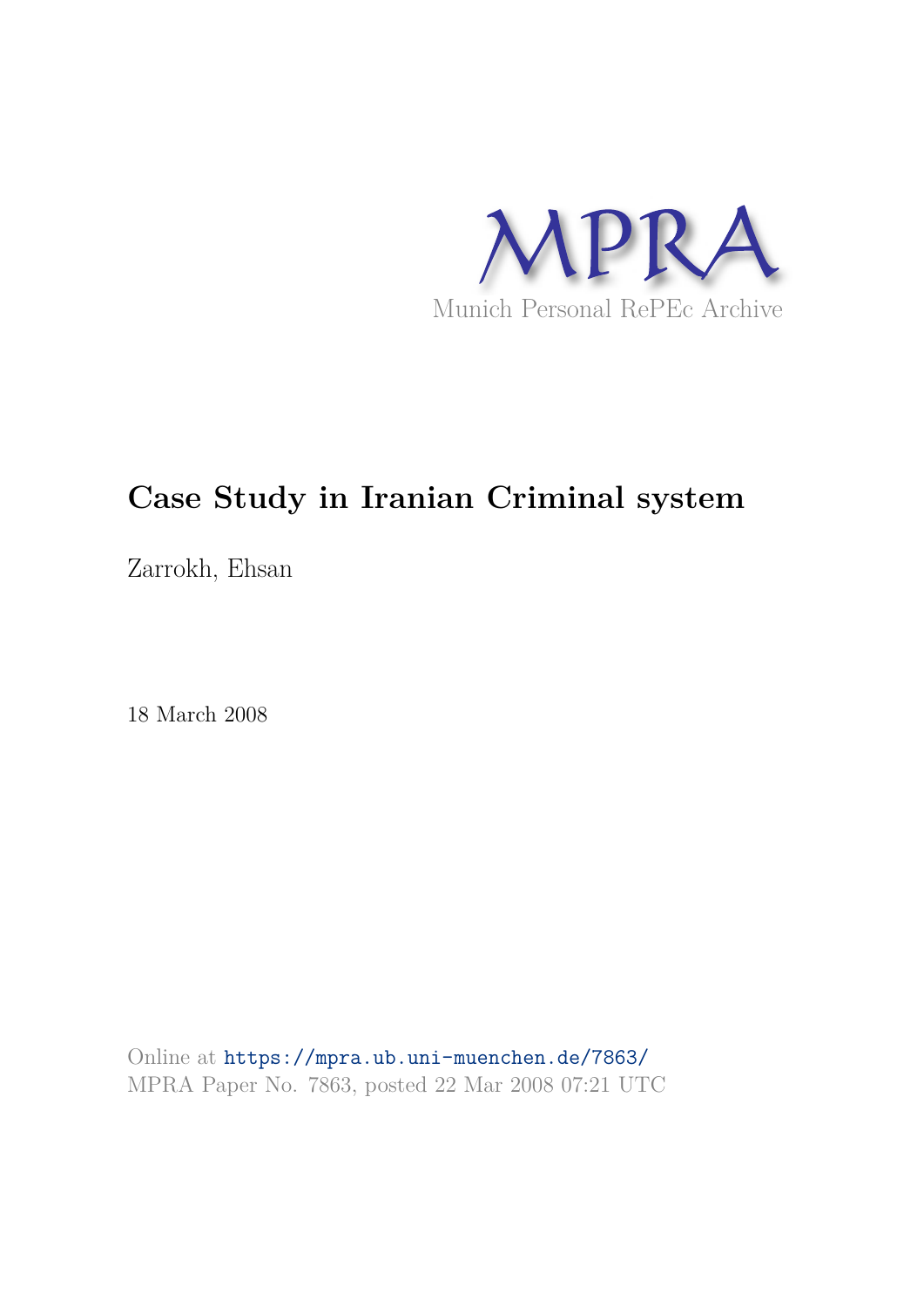## *Case Study in Iranian Criminal system*

## *Author: EHSAN ZARROKH†*

## **Abstract**

**Criminal code is so important than other legal code, because its relevance to people life, honor and property. so I think if you want scrutiny develop of society you must note to its criminal law & penal procedure. In Iran we see that all of codes are based on** *FIGH (Islamic Rules)***; so it's necessary for Non-Muslim to understand** *SHARI'A* **rules, sake realizes roots of Islamic law, Punishments in criminal law are the most important ingredient of** *SHARI'A* **rules. In this paper I'm trying to pore over punishments and their reasons that state in Islamic legal books, because one of the basic sources in Islamic law is theories of Islamic jurisconsult that explain in their books and treatises.** 

*Keywords***: punishment, Islamic rules, Iranian penal code, Islamic jurisconsult theories.**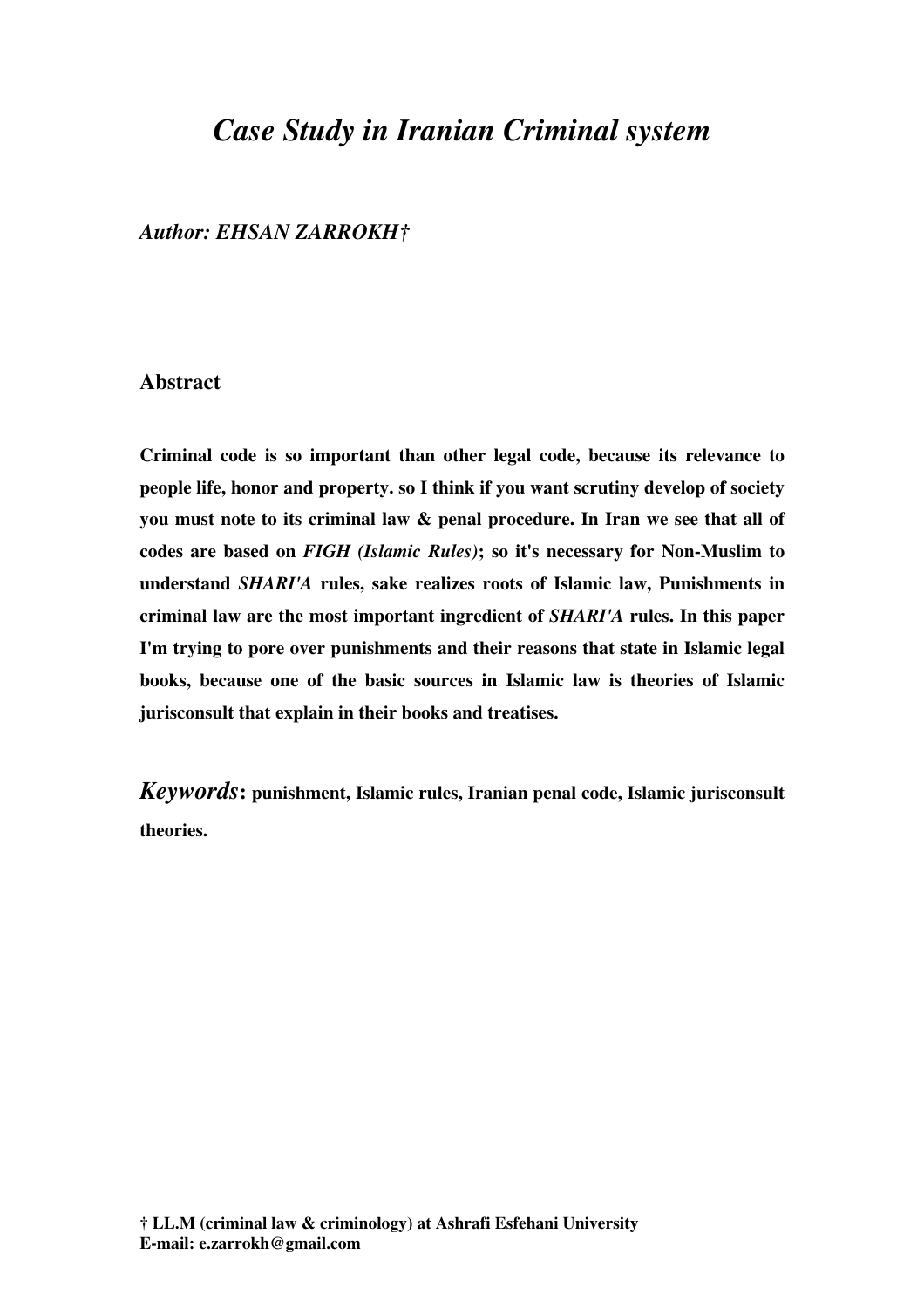## *Introduction*

**Punishment is the most important and brawl ingredient of Iranian penal code and there are five types of punishments in Iranian Islamic penal code: 1)** *HAAD***; 2)** *GHESAS***; 3)** *DIYAT***; 4)** *TA'ZIRAT***, 5)** *DETERRENT PUNISHMENTS* **(Consider punishment); we see some prejudicial punishment in this act that they are against human rights. In this article 'm trying to answer to these material questions:** 

**1. What's the reason of Islamic rules and punishments?** 

**2. Why Muslim people most respect to these rules?** 

**3. Are these rules reasonable or not? If not, why?** 

**4. Are these rules and punishments answered with present society?** 

**I hope you can find answer of your questions about punishment and criminal rules in Iranian criminal system.** 

## *1) HAAD*

*HAAD* **is a punishment that its degree and type is not been specified in the**  *SHAR'A.* 

*HAAD* **divided into:** 

**Rape [(sexual intercourse take by force) & incest (sexual intercourse with intimate woman)** *ZINA***]**

**Sodomy [(anal intercourse)** *LAVAT***]**

**Lesbianism [(female homosexuality)** *MOSAHEGHEH***]**

**Pimping [manage a prostitution business (***GHAVVADI***)]**

**Sexual Malicious Accusations (***GHAZF***)**

**Intoxication [drunkenness (***MASTI***)]**

**Civil Unrest [warfare and corruption on earth (***MOHAREBEH VA EFSADE* 

*FEL ARZ***)]**

**Theft [robbery (***SERGHAT' E' HAADDI***)]**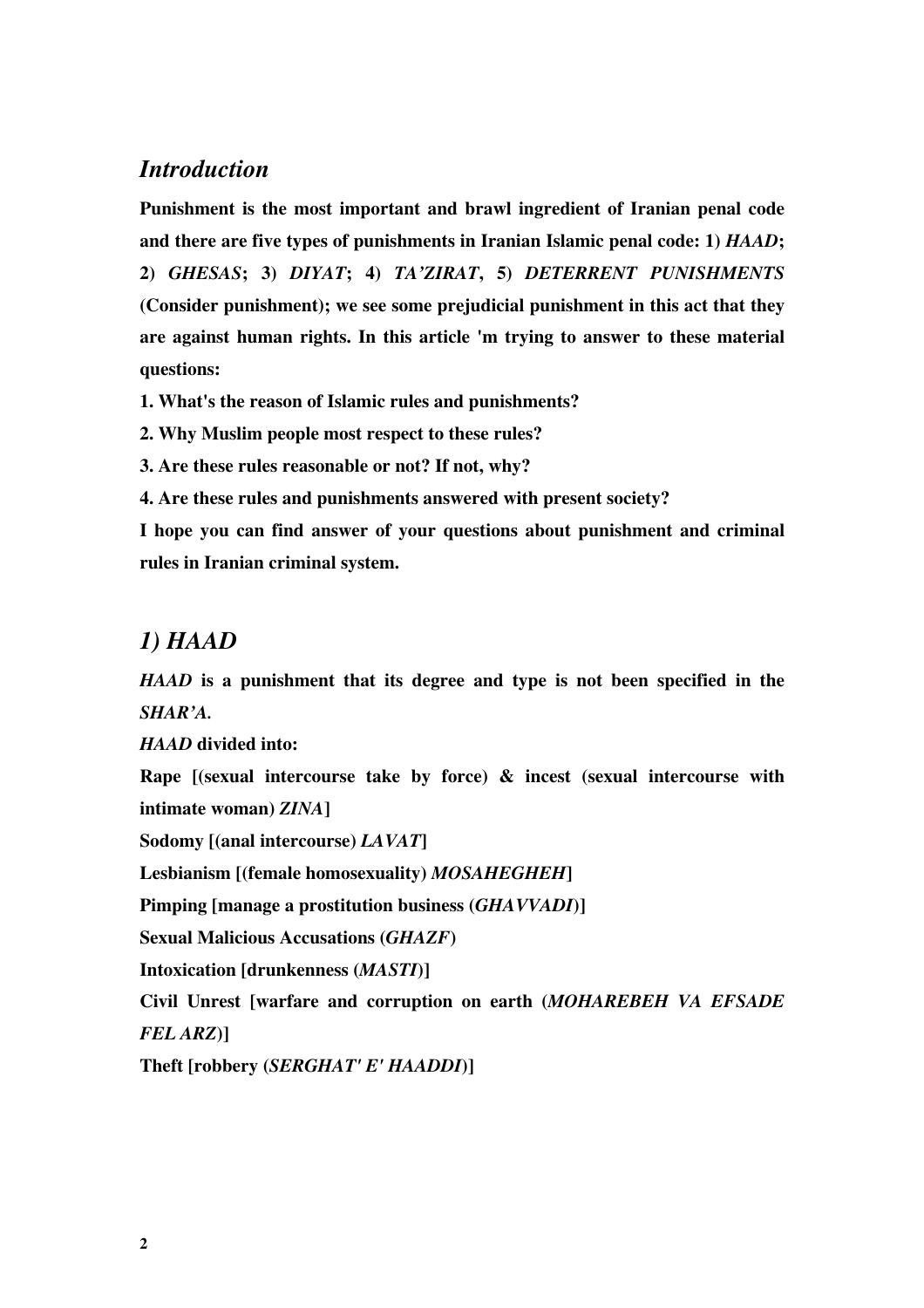## *1-1) Rape & adultery & incest*

**Under Islamic criminal law we have three kinds of sexual relation: 1) rape: physically force another person to have sexual intercourse 2) incest: sexual intercourse with intimate woman like mother, sister… 3) adultery: sexual intercourse that adulterer & adulteress have wife or husband.** 

**For make easier, in this article I don't tell between them; Legislator define** *ZINA* **as: Adultery shall be punishable (subject to** *HAAD***) when the adulterer or the adulteress is of age, sane, in control of his or her action and cognizant of the illicit nature of his or her act. Ways to prove adultery in court are: 1) confession: A man or a woman repeats his or her confession of adultery four lashes before the judge, he or she shall receive the designated punishment, but if he or she repeats his or her confession fewer than four lashes, the punishment shall be at the judge's discretion. 2) Testimony: Adultery, whether punishable by flogging or stoning, may be proven by the testimony of four just men or that of three just men and two just women; and if adultery is punishable only by flogging it can be proven by the testimony of two just men and four just women. Also I must say the testimony of women alone or in conjunction with the testimony of only one just man shall not prove adultery but it shall constitute false accusation which is a punishable act. the testimony of women alone or in conjunction with the testimony of only one just man shall not prove adultery, because Islamic jurisconsult say women are sentiment and they can think well so can't accept their testimony with out men in important cases and in these cases their problem in think eliminate with increase their number for testimony, so two woman are equal with a man.** 

**Types of Punishments for Adultery are: The penalty for adultery in the following cases shall be death, regardless of the age or marital status of the culprit: (1) Adultery with one's consanguineous relatives (close blood relatives forbidden to each other by religious law); (2) Adultery with one's stepmother in which the adulterer's punishment shall be death; (3) Adultery between a non-Muslim man and a Muslim woman, in which case the adulterer (non-Muslim man) shall receive the death penalty; (4) Forcible rape, in which case the rapist shall receive the death penalty.**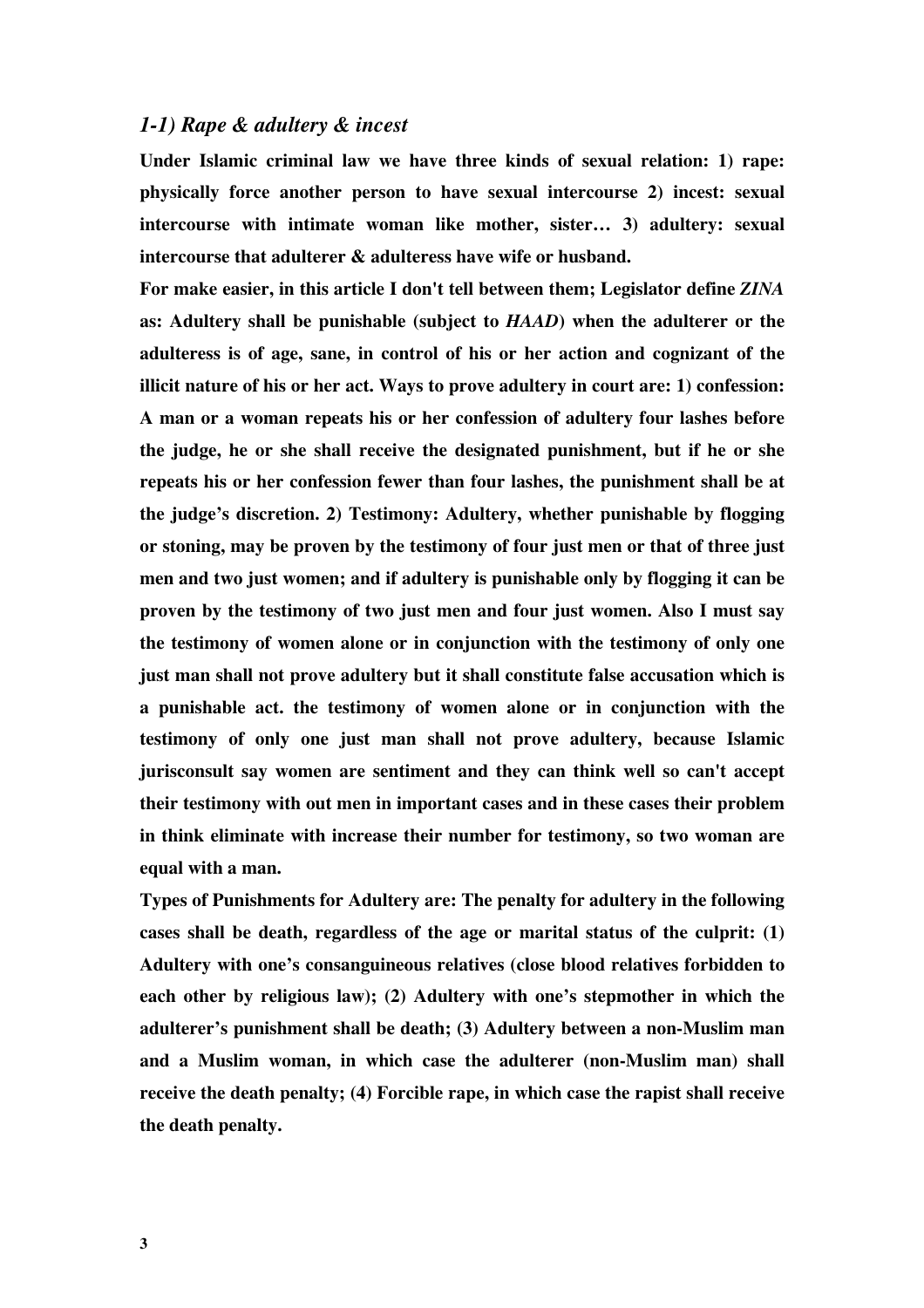**Adultery in the following cases shall be punishable by stoning: (1) Adultery by a married man who is wedded to a permanent wife with whom he has had intercourse and may have intercourse when he so desires; (2) Adultery of a married woman with an adult man provided the woman is permanently married and has had intercourse with her husband and is able to do so again. Note: adultery of married woman with a minor is punishable by flogging.** 

**I must say adultery of married woman with an insane man is punishable by stoning; But adultery of married man with an insane woman is punishable by flogging; here we see difference between men and women, Islamic jurisconsult say if woman adultery with insane man, because the man is adult may inseminate her so her punished her by stoning; but I think just way is one punishment for man and woman; and old married adulterers and adulteresses shall be flogged before being stoned.** 

**If a married man commits adultery prior to consummation [sexual intercourse], he will be sentenced to penance by lashes, shaving his hair and banishment for one year. But marriage enough for woman, doesn't need to intercourse and they condemn to stoning.** 

**The punishment for an unmarried adulterer or adulteress shall be one hundred lashes.** 

**If a man or a woman has committed the act of adultery several lashes and has been punished after each act, he or she shall be put to death following his or her fourth act of adultery.**

**if there is no hope for the recovery of the sick persons and the judge deems it appropriate for penance to be executed, a bunch of twigs or scourges consisting of one hundred scourges or twigs will be struck only once to the body of the condemned, although not all of the twigs or scourges may strike the body.** 

**I must say under Islamic criminal law it called** *ZEGHS***.** 

**If a person who is condemned to penance becomes an apostate [a born Muslim who changes his/her religious] or insane, the penance will not be valid.**

## *1-1-1) Quality of Punishment*

**The flogging of an adulterer shall be carried out while he is standing upright and his body bare except for his genitals. The lashes shall strike all parts of his body–**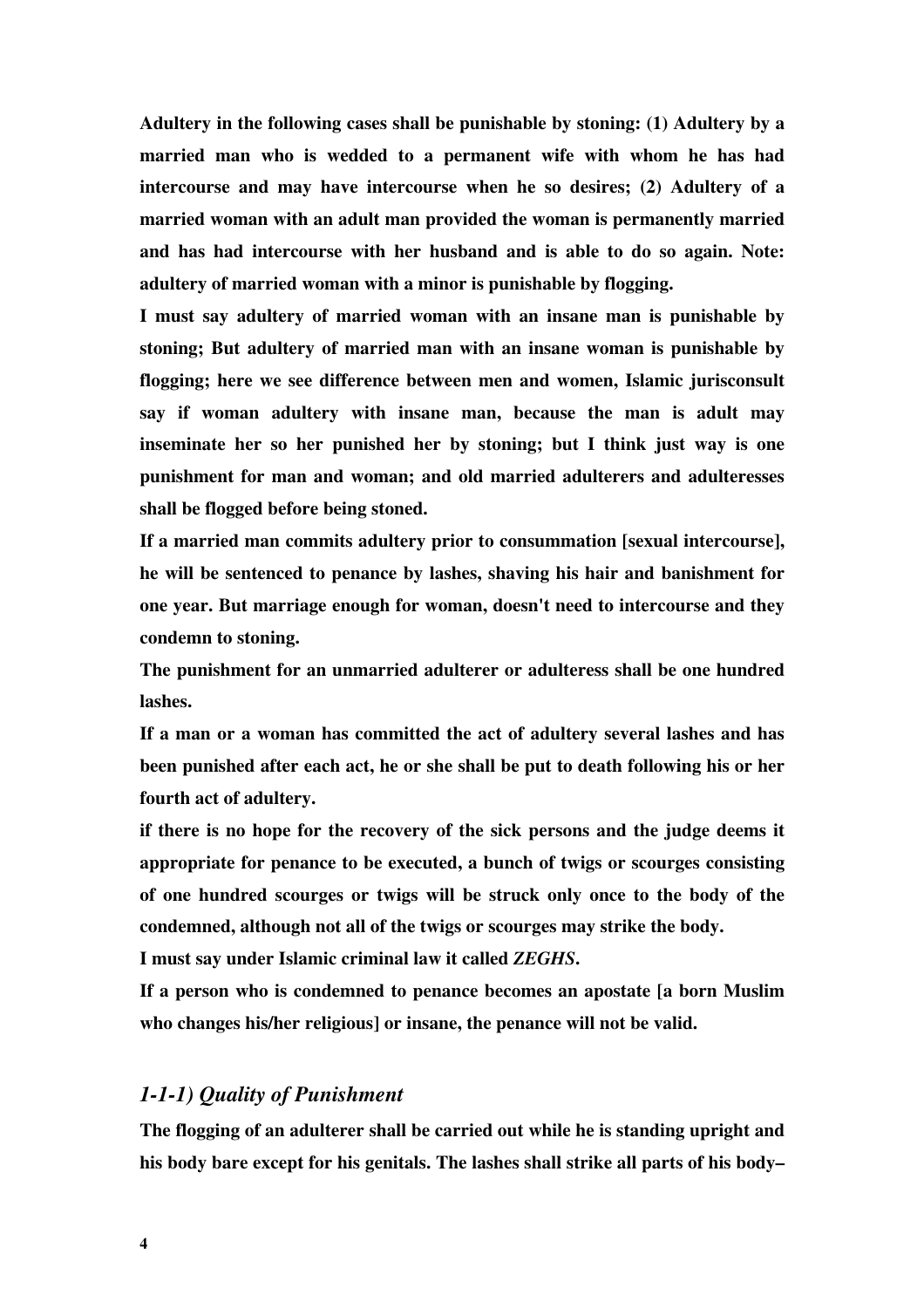**- except his face, head and genitals-- with full force. The adulteress shall be flogged while she is seated and her clothing tightly bound to her body.** 

**The stoning of an adulterer or adulteress shall be carried out while each is placed in a hole and covered with soil, he up to his waist and she up to a line above her breasts.** 

**Jurisconsult says about reason of this article, that because woman breasts are salient she must placed in a hole and covered with soil up to her breasts; but I must say just way is both of them placed in a hole up to their breasts. If during stoning the stoned person flees from the pit and his/her adultery was proven by his/her confession, he/she will not be returned to the pit. But if his/her adultery was proven by the testifying of the witnesses, he/she will be returned to the pit for the stoning to be executed.** 

**If person who is sentenced to lashes flees, he/she will be returned for execution of the penance [whether the adultery was proven by his/her confession or testimony of witnesses].** 

**The stone shouldn't be big enough to kill the person by one or two strike, neither should it be so small that it can't called a stone. Cause of legislation of this sentence is suffered of guilty.** 

## *1-2) Sodomy*

**Sodomy is sexual intercourse with a male. In case of sodomy both the active and the passive persons will be condemned to its punishment.** 

**Punishment for sodomy is killing; the** *SHARI'A* **judge decides on how to carry out the killing.** 

**Killing define in** *FIGH* **as kill with sword; throw of mountain, demolish wall on guilty and burn this one may attach to others.** 

**If a mature man of sound mind commits sexual intercourse with an immature person, the doer will be killed and the passive one will be subject to** *TA'ZIR* **of 74 lashes if not under duress.** 

**If an immature person commits sexual intercourse with another immature person, both of them will be subject to** *TA'ZIR* **of 74 lashes unless one of them was under duress. There are most wondrous sentence that child punished if they commit sodomy whereas legislator state "minors, if committing an offence, are**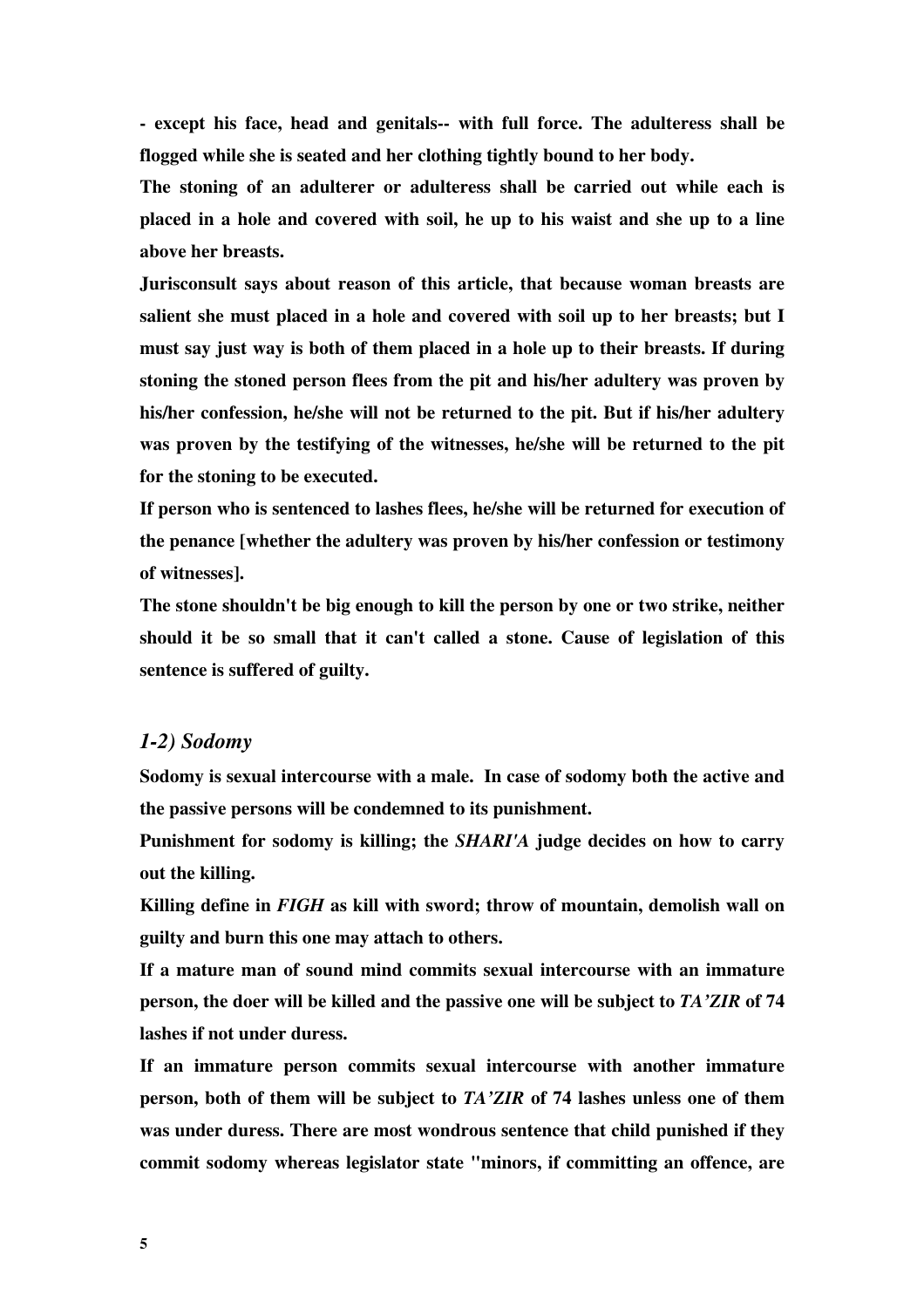**exempted from criminal responsibility. Their correction is the responsibility of their guardians or, if the court decides by a center for correction of minors."** 

**Ways of proving sodomy in court confessing and testimony. By confessing four lashes to having committed sodomy, punishment is established against the one making the confession.** 

**Sodomy is proved by the testimony of four righteous men who might have observed it.** 

**Testimony of women alone or together with a man does not prove sodomy.** 

## *1-2-1) Crimes dependent to sodomy*

## *1-2-1-1) TAFKHIZ (the rubbing of the thighs or buttocks)*

**Punishment for** *TAFKHIZ* **(the rubbing of the thighs or buttocks) and the like committed by two men without entry, shall be hundred lashes for each of them. If** *TAFKHIZ* **the like are repeated three lashes without entry and punishment is enforced after each time, the punishment for the fourth time would be death.** 

**If two men not related by blood stand naked under one cover without any necessity, both of them will be subject to** *TA'ZIR* **of up to 99 lashes. And if someone (man) kisses another (man) with lust, he will be subject to** *TA'ZIR* **of 60 lashes.** 

## *1-2-1-2) Lesbianism (MOSAHEGHEH)*

*MOSAHEGHEH* **(lesbianism) is homosexuality of women by genitals.** 

**The ways of proving lesbianism in court are the same by which the homosexuality (of men) is proved.** 

**Punishment for lesbianism is hundred (100) lashes for each party.** 

**If the act of lesbianism is repeated three lashes and punishment is enforced each time, death sentence will be issued the fourth time.** 

**If two women not related by consanguinity stand naked under one cover without necessity, they will be punished to less than hundred (100) lashes (***TA'ZIR***). In case of its repetition as well as the repetition of punishment, hundred (100) lashes will be hit the third time.** 

**These articles define lesbianism and its condition and ways of prove it in the court. But there is one grotesque article about prove lesbianism legislator state in**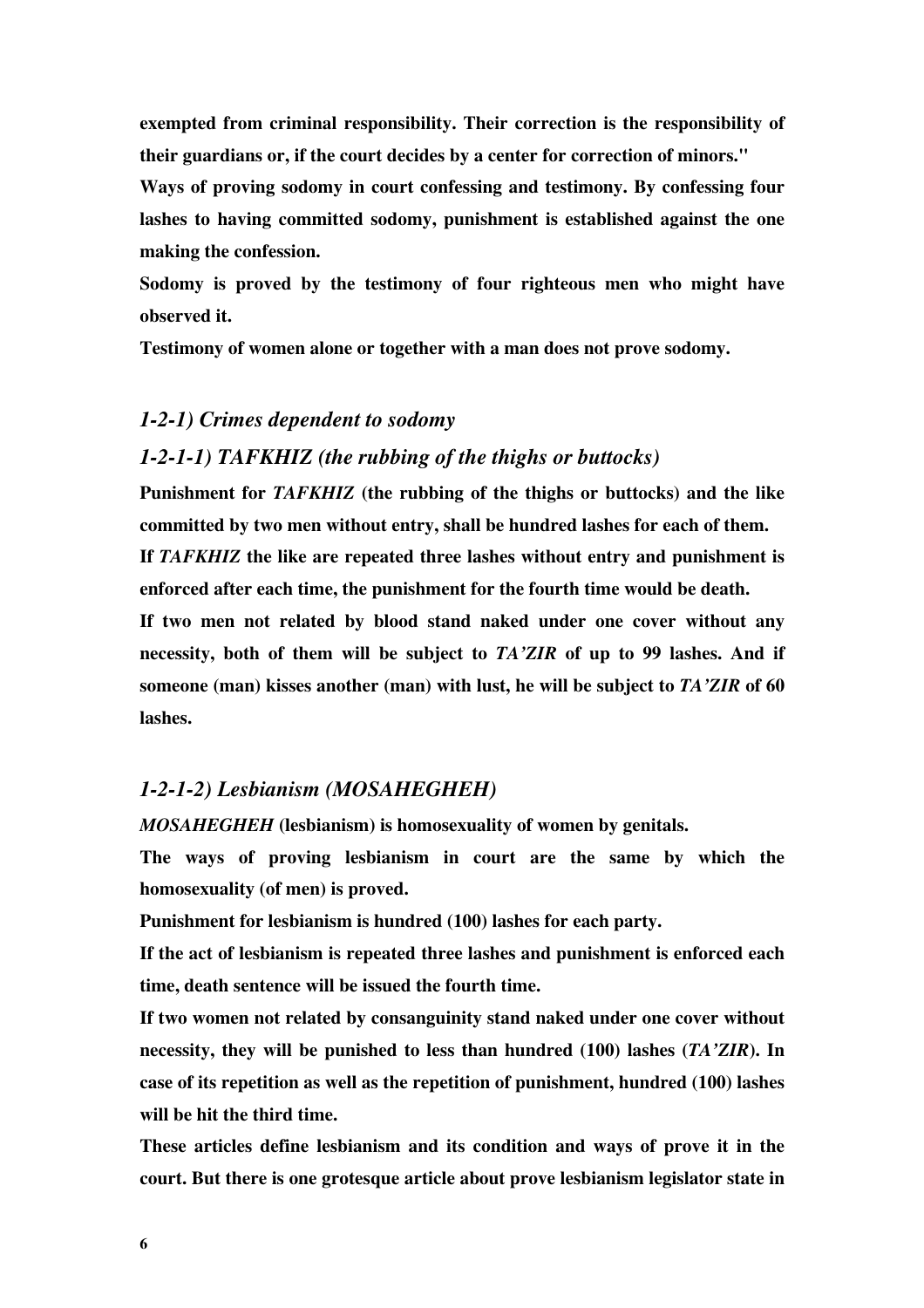**The ways of proving lesbianism in court are the same by which the homosexuality (of men) is proved, when this crime only committed with female and their testimony can't prove it so judge how prove it???!!!** 

## *1-3) Pimping (GHAVVADI)*

**Pimping means that someone brings two individuals together or puts them in contact with each other for fornication or homosexuality.** 

**Pimping is proved by two confessions if the confessor is mature; of sound mind has free will and intention.** 

**Pimping is proved by the testimony of two righteous men.** 

**Punishment of a man for pimping is seventy (70) lashes and exile from the place of (his) domicile for a period of 3 months up to one year and punishment of pimping by a woman is seventy five (75) lashes only.** 

**Difference between man & women in this rule emanate than Islamic order about women that they must stay at home and doesn't visited in society so Islamic legislator try to contemplate it.** 

## *Sexual Malicious Accusations (GHAZF)*

*GHAZF* **(malicious accusation) means that someone associates fornication or sodomy with a certain person.** 

**Punishment for** *GHAZF* **(malicious accusation) is 80 lashes for a man or woman. Note: execution of penance for false accusation is subject to the request of the accused. false accusation will result penance if the accuser [i.e. the person who accuses] is mature, sane at liberty and intensive and the accused is also mature, sane, Muslim and righteous. If the accuser and accused don't have one of these conditions, penance for false accusation will not be proven [should have been false accusation will not be proven].** 

**If a discerning minor falsely accuses another person, by the decision of the judge he/she will be subject to corrective measurement. If a mature and sane person falsely accuses a minor or a non-Muslim he/she will be sentenced to up to seventy four lashes.** 

**If a person falsely accuses his/her relatives, he/she will be penance.**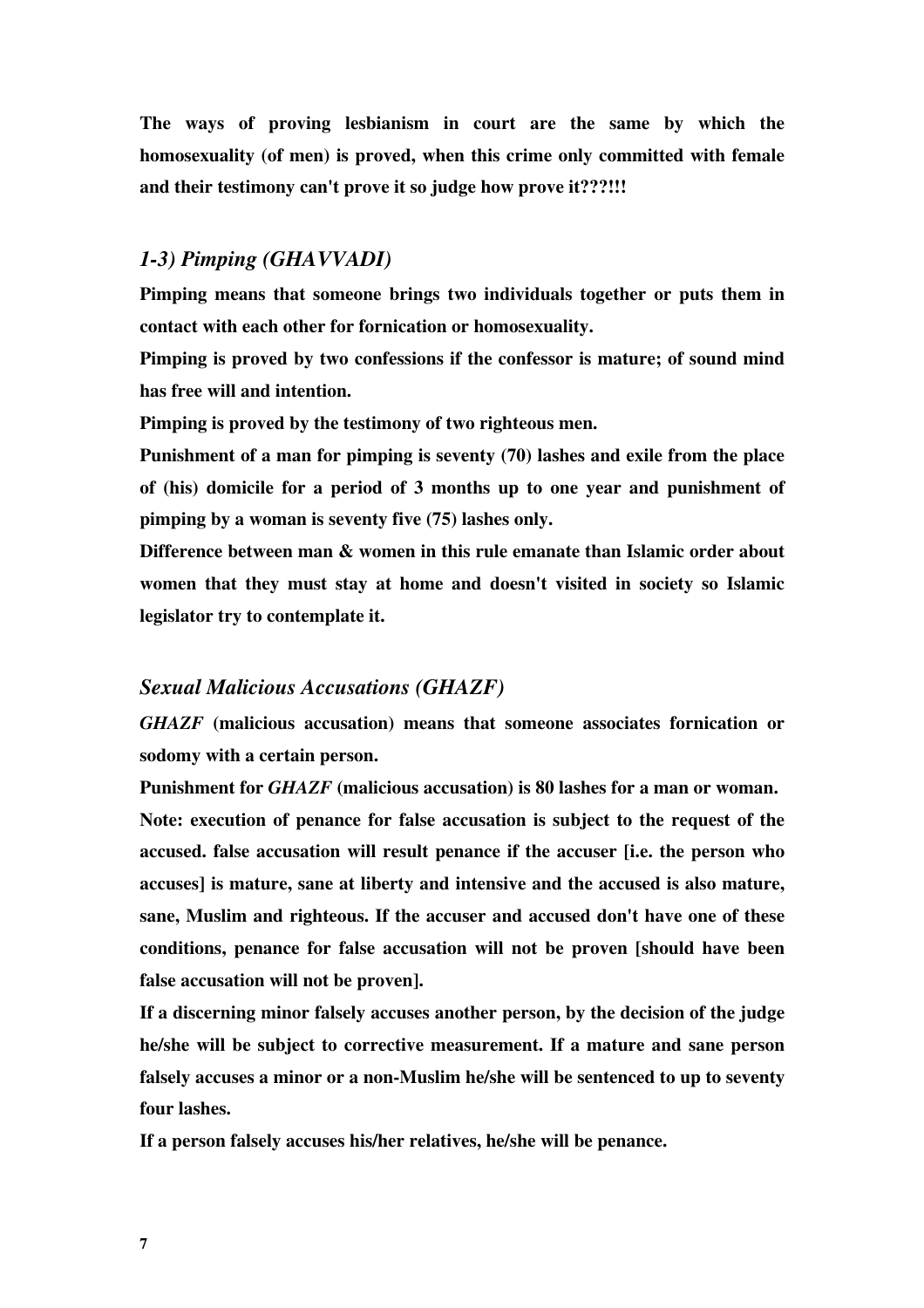**If a father or parental grandfather falsely accuses his son or grandson, he will receive punishment according to the** *TA'ZIR* **[up to seventy for lashes].** 

**False accusation will be proven by two confessions or by the testimony of two just men. If a person falsely accuses other people on several occasions and he/she is penance after each occasion, on the fourth occasion he/she will be executed.** 

**Article 164: the right or request for execution of penance will be transferred to all heirs except wife or husband. Every one of the heirs can request for the execution of penance, although the rest of the heirs have pardoned [the accused].** 

## *1-4) Intoxication (MASTI)*

**Intoxication means altering of one's mental or physical state usually as a result of ingesting some substance; of euphoria, exhilaration; poisoning; under Islamic criminal law intoxication punished by** *HAAD***.** 

## *1-4-1) Ways of prove*

**1. if a person confesses twice to consumption of intoxicants, he/she will be penance.** 

**2. Consumption will only be prove by testimony of two just man.** 

**3. if one of the two just men testifies that a person has consumed an intoxicant and the other testifies that the person has vomited an intoxicant, the penance is proven.** 

**The punishment for intoxication is 80 lashes for both men and women.** 

**Punishment execution: When flogging is carried out, the man being flogged shall be in a standing position and be bared except for his genitals, whereas the woman being flogged shall be seated and her clothing tightly bound to her body. Note. The face and head and genitals of the condemned shall not be struck by the lashes during flogging. A person consumes an intoxicant several times and has received the penance after consumption, on the third occasion he/she will be executed. the condemned becomes insane or apostate, the penance will not be void. [I.e. it will not be executed]**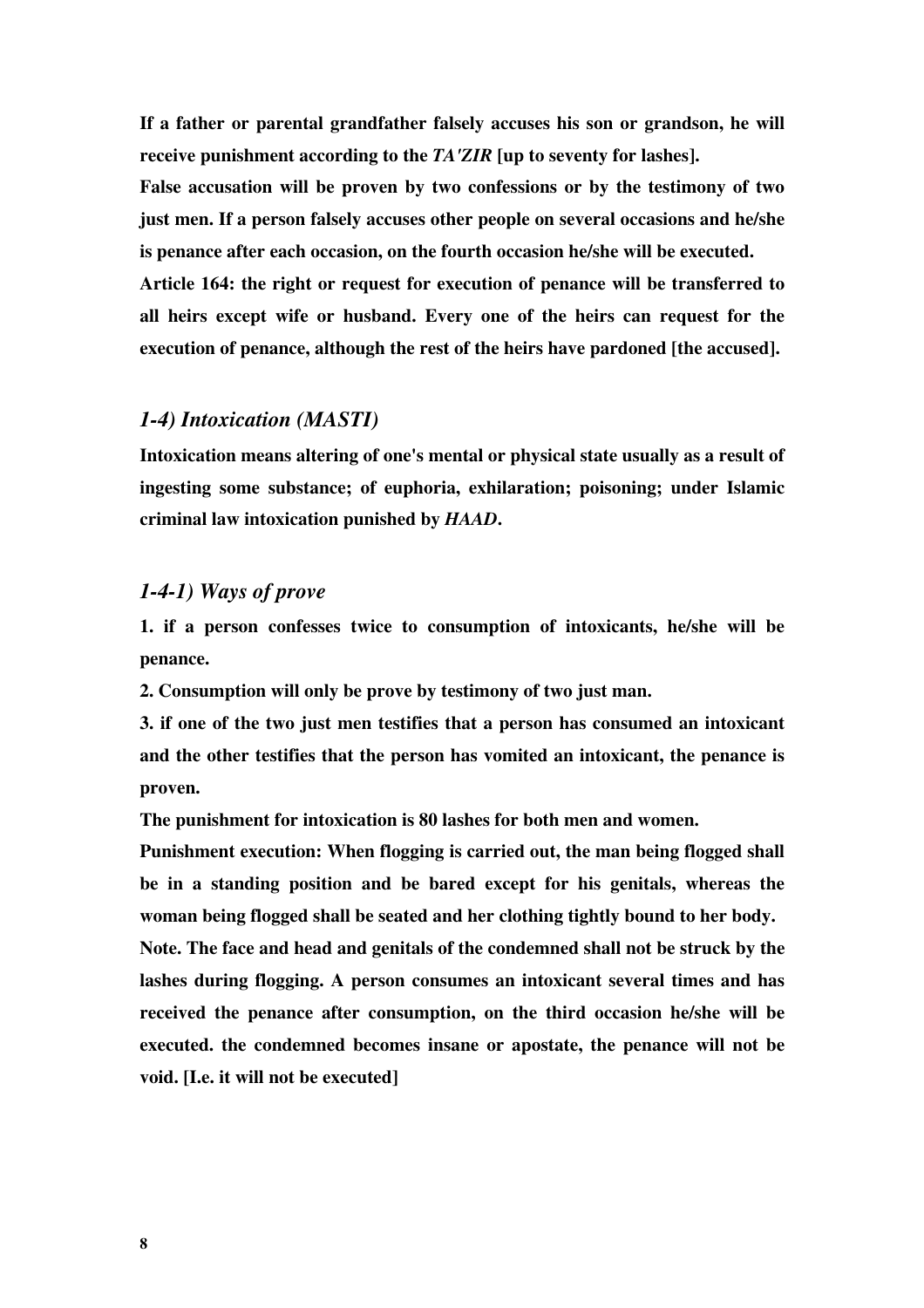## *1-5) Civil Unrest [warfare and corruption on earth (MOHAREBEH VA EFSADE FEL ARZ)]*

**Islamic legislator define warfare and corruption on earth in article 183"any person resorting to arms to cause terror, fear or to breach public security and freedom will be considered as a** *MOHAREB* **and be corrupt on earth.** 

**Note 1: a person who draw arms on people but due to inability doesn't cause fear isn't a** *MOHAREB***.** 

**Note 2: if a person draws arms on one or several specific persons because of personal enmities, [he/she] will not be regarded as a** *MOHAREB***.** 

**Note 3: there is no difference between fire arms and cold weapons."** 

## *Ways of prove*

**Propagation of** *MOHAREBEH* **and corruption on earth will be proven by one of following methods:** 

- **A) By confessing once provided the confessor is mature, sane and his confession is made intentionally and at free will.**
- **B) Testimony of two just man.**

**Testimony of people who have been attacked by the** *MOHAREBSAND* **such testimonies which are in support of each other aren't acceptable in the courts. Out of some people who have been attacked by the** *MOHAREBS***, some testify that no harm was done to them, their testimonies will be accepted [as opposed to testimonies] of other.** 

#### *Penance for MOHAREBEH and corruption on earth.*

**Penance for** *MOHAREBEH* **and corruption on earth is one of the following four things:** 

- **1) execution**
- **2) he/she shouldn't remain crucified for more than three days, but if he/she dies within three days, he/she can be taken down [from the cross]**
- **3) if he/she remains alive after three days [he/she] should not be killed**
- **4) banishment"**

**Under Islamic law judge has the discretion of choosing one of the above four penance whether that has killed or injured someone or has taken someone's**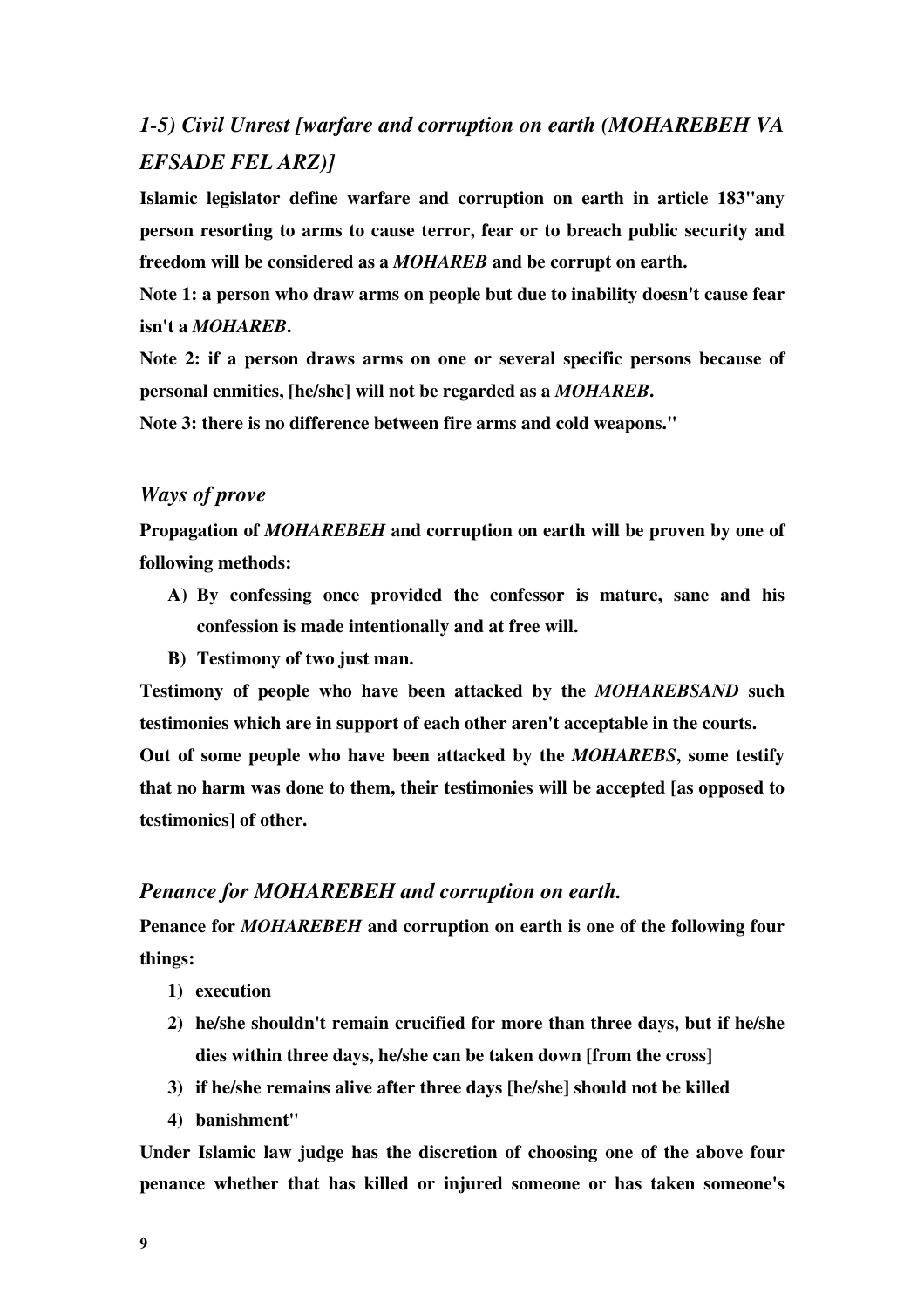**property or has committed none of these. Most of executions in Iran occur under this headline and this pretext for punish the crimes that they don't have legitimate punishment.** 

**Crucifixion of a** *MOHAREB* **will be executed as follows: [I.e. if crucifixion is the sentence, executing it will be as follows].** 

- **A) method of tying doesn't kill him/her**
- **B) He/she should not remain crucified for more than three days, but if he/she dies within three days, he/she can be taken down [from the cross].**
- **C) If he/she remains alive after three days shouldn't be killed.**
- **D) Amputation of right hand and left leg will be by the same method as it is for "penance of theft".**

## *1-6) Thefts (SERGHAT E HADDI)*

**Theft and conditions for come off it and ways of prove state with legislator in book two of Iranian penal code.** 

**Define of theft: theft is stealing someone else's property secretly.** 

**Condition of theft are: 1) the owner has placed the property in enclosure [secure place]; I must say owner himself/herself not his/her proxy, 2) the theft either individually or in association with some-one else has broken the enclosure [secure place]; this bond means if (a) broken the enclosure and (b) steal property this isn't theft with hard punishment(***SERGHAT'E'HADDI***) but it can be another type of theft (***SERGHAT'E'TA'EZIRI***); [there are two type of theft under Islamic criminal law theft, has these conditions called (***SERGHAT 'E' HADDI***) and other type is theft that hasn't these conditions called (***SERGHAT 'E' TA'ZIRI***).** 

**Enclosure is a place where the property in placed in order to be secure from theft.** 

**3) The theft is not the father of the owner. This bond issue from story of Islamic messenger (***MOHAMMAD***) and he said "you and your property belong to your father." According this story if father or parentally grandfather steals their children property they don't condemn to punishment of "***SERGHAT 'E' HADDI***".**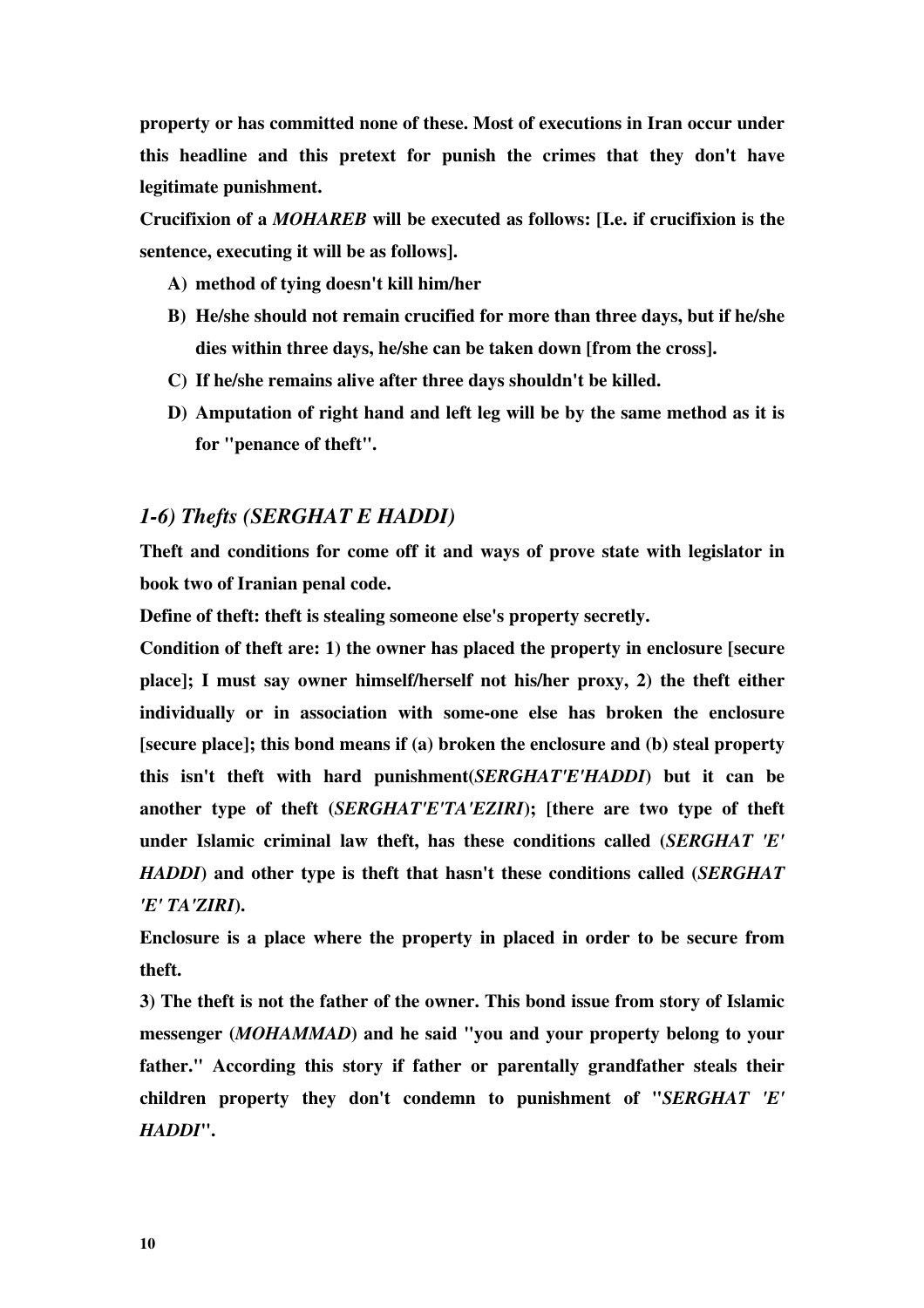## *1-6-1) Ways of prove*

**The theft which will result in penance will be proven by one of the following ways:** 

- **A) Testimony of two just men**
- **B) Two confession pf thefts to the judge provided the confessor is mature, sane, free and purposeful.**
- **C) Knowledge of judge.**

**Note: if the confession to the judge is made once by the thief, the thief should return the property to its owner but he will not be penance.** 

**The punishment for theft is as follows:** 

- **A) On the first occasion amputation of the full length of four fingers of the right hand of the thief in such a manner that the thumb and palm of the hand remain.**
- **B) On the second occasion amputation of the left foot in such a manner that half of the sole and part of the place of anointing [during ablution] remain.**
- **C) On the third occasion [the punishment] is life imprisonment.**
- **D) On the fourth occasion [the punishment] is execution even though [the fourth] theft was committed in prison.**
- **E) Prior to the execution of the punishment, multiple thefts will be considered as one theft [I.e. if the previous thefts have not been punished they will be disregarded and only the current theft will be punished.**

**The fingers of the theft's hand are amputated and after the execution of the punishment, it is proven that he had previously committed a theft, his/her left foot will be amputated.** 

**This sentence issue from** *KORAN***, jurisconsults says because most of thefts occur with hand and the best way for prevent theft if amputate hand and because most of people do most their works with right hand so Islam said amputate it.** 

## *2) GHESAS [Retaliated Punishments]*

**Homicide [or murder] is divided into three categories: premeditated, unpremeditated, accidental.**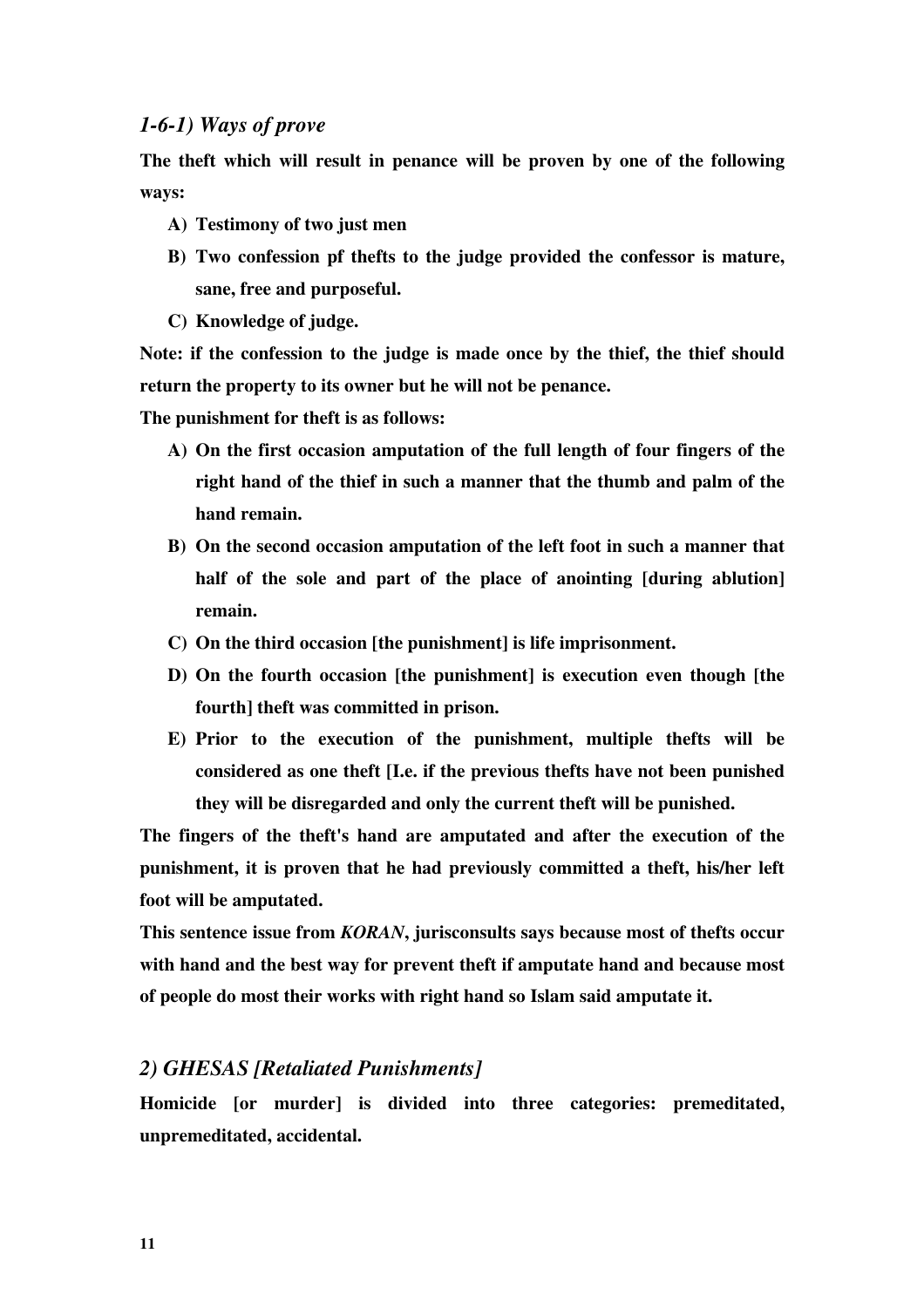**In premeditated, murderer has intention to makes an action which is inherently lethal and intention to kill. But in Islamic criminal code where the murderer intends to kill a specific person or a non-specific person from a group whether his action is inherently lethal or not but the action result in murder, or where the murderer doesn't intend to kill and his/her action isn't inherently lethal to the person [who is murdered] because of [the murdered person's] condition such as illness, disability, old age, childhood and the like, and murderer aware of these conditions.** 

**In unpremeditated murderer has murderer has intention to makes an action which is inherently lethal but doesn't have intention to kill.** 

**In accidental murderer doesn't have intention to makes an action which is inherently lethal and intention to kill.** 

**Premeditated murders will result in retaliation (***GHESAS***) but for retaliation need some condition 1) murderer and slain must be Muslim because Muslim doesn't retaliation for non-Muslim 2) if a Muslim man premeditatedly murders a Muslim woman, he will be sentenced to retaliation, but prior to retaliation the heir of the slain woman should pay half the mulct (blood money) of the man to him; because the mulct for a murdered Muslim woman is half of the mulct for a Muslim man no matter if the murder is premeditated or unpremeditated. Reason for this sentence is inconspicuous in Islamic rules but jurisconsults say because men supply expenditure family so his blood money must twice of woman blood money; but I have objection to their logic, A) their reasoning is authentic when women don't work out of home, now in Iran we see so much women that they superintend their family B) if we accept this reasoning we must suffice to unpremeditated as this logic is against principle; altogether I think this is against human rights and justice because** *KORAN* **said "there is life in retaliation" and this condition cause most of murderer don't retaliation as most of Iranian family can' pay half of men blood money and prefer to take her blood money.** 

**3) If murder is slain father he doesn't sentenced to retaliation a father or paternal grandfather who kills his child will not be retaliated and will be sentenced to mulct of murder which should be paid to the inheritors of the murdered. Reason of this sentence is the story of Islam messenger (***MOHAMMAD***) he said you and your property belong to your father; this isn't reasonable cause for legislation and conflict with Islamic doctrine, Islamic**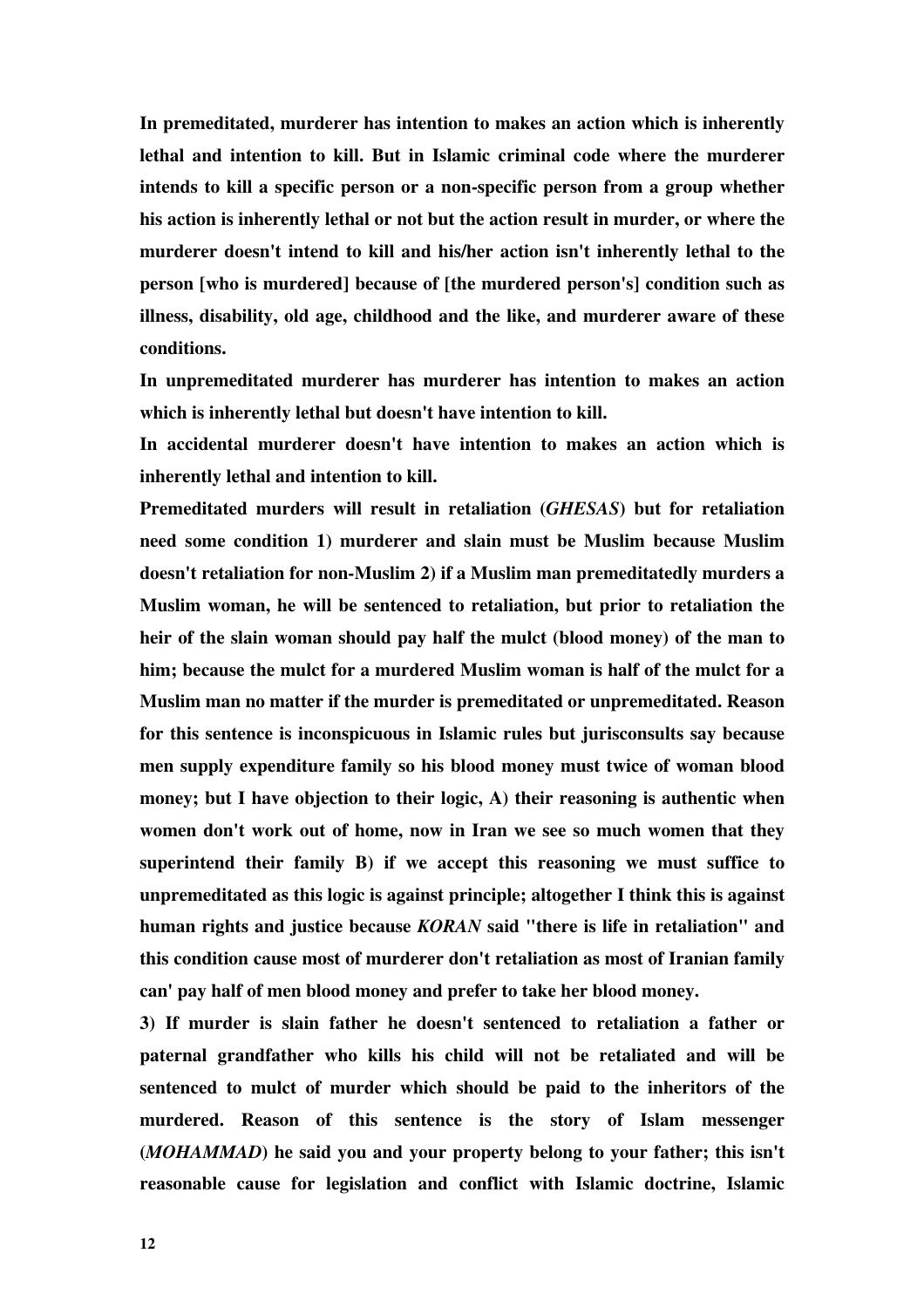**doctrine say children are present of GOD and don't belong to parents, also in**  *KORAN* **we don't see any order about this; if we accept this order we must say children belong to their mothers not fathers so this order must state for mothers. Altogether order like this cause some father kill their children especially girls, [we see instance of this in** *KHOZESTAN* **(a state located south of Iran)].** 

**A sane person murders an insane person he/she will not be retaliated; and it's another condition: wisdom.** 

**If several Muslim men kill a Muslim man the heir of the slain must pay their blood money to retaliation all of them or only retaliation one of them.** 

**Reluctance to commit murder or committing murder on the order of another person isn't a license to commit murder; and murderer condemns to retaliation; and who has ordered the murder or who has forced the murder to be committed will be sentences to life imprisonment."** 

### *2-1) Ways to Prove Murder in Court*

**Methods of proving murder in the court are:** 

- **A) confession**
- **B) testimony**
- **C) compurgation**
- **D) judge's own knowledge**

**By confessing to premeditated murder, the premeditated murder is proven; even the confession is made once.** 

 **(1) First degree murder shall be proven by testimony of two just men; (2) Evidence for second-degree murder or manslaughter shall consist in the testimony of two just men, or that of one just man and two just women, or the testimony of one just man and the sworn testimony of the accuser.** 

**Due to some indications or by another means such as testimony of one witness, presence of a person with traces of offence at the scene of crime, presence of murdered at the residence or place of frequent of person, testimony of trustworthy discerning child, or the like, the judge suspect that the accuses has committed the crime, this [suspicion] will be of the cases of doubt.** 

**In case of doubt, first-degree murder may be proved by the sworn testimony of 50 men who must be sanguineous relatives of the claimant. If the number of the**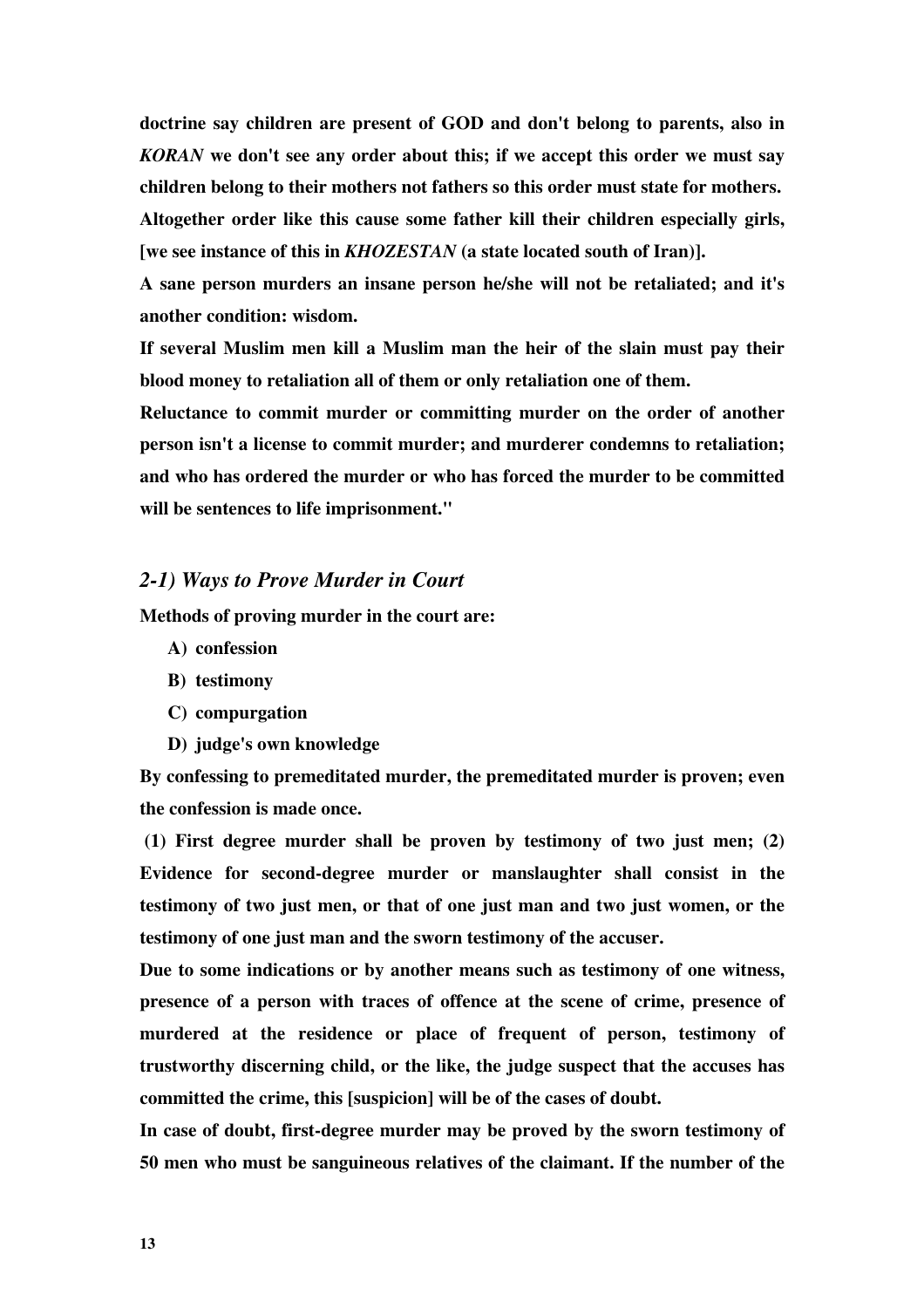**sworn testimonies does not reach 50, any of the male testifiers may repeat his oath as many lashes as it is necessary to constitute 50 testimonies. If the claimant cannot present any of his sanguineous male relatives to provide sworn testimony in support of his or her claim, the claimant may repeat the sworn testimony 50 lashes, even if she is a woman. The claimant [in the case of murder] may be either a man or a woman but in either case he or she must be one of the victim's inheritors.** 

**Under Islamic criminal law if prior to dying, the murdered person remits the murderer from retaliation, retaliation will be null and the heirs of the murdered person can't ask for retaliation; but Islamic law doesn't determine are they can ask blood money or not? I think because this is premeditated and its punishment is retaliation; then murdered remits murderer his/her heirs can ask blood money.** 

## *2-2) Retaliation of limb*

**Premeditated mayhem or injury of limb will result in retaliation, and unpremeditated and accidental mayhem will punished by blood money.** 

**In retaliation for limb other than the condition aforesaid of life: A) limbs are equally healthy (unless eyes: the healthy eye will be retaliated for unhealthy one) B) limbs are equally genuine [not artificial] C) equality in location of injured or cut of limb (unless hand) D) retaliation doesn't result in death or detect of another limb E) retaliation doesn't exceed the crime.** 

**In retaliation for limb, men and women are equal and a male offender will be sentenced to retaliation for the same limb as he has defected from a woman unless the mulct for the defected limb is one third or more than one third of full mulct (means men mulct not women) in which case in order to retaliation, the woman should pay the mulct of the limb to the man.** 

**This sentence is Incomprehensible; perhaps pain of injury for women is less than men???!!!** 

**Altogether Iranian Islamic rules about retaliation need to change and adjustment with humanity, until it can make square society in Iran.** 

*3) Mulct (DIYAH)*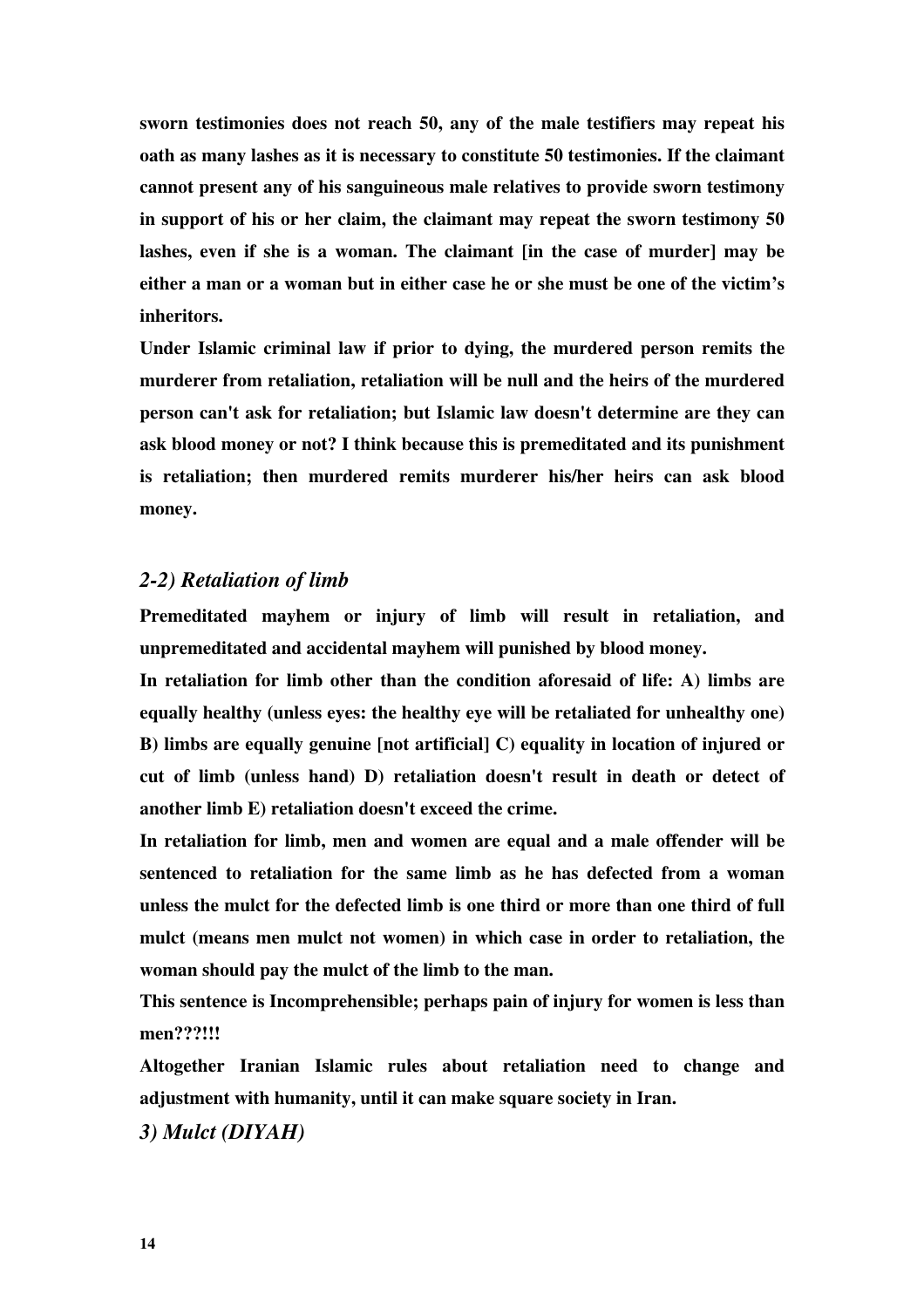**Definition of mulct: mulct is property which should be paid to a victim of murder or his/her heirs and a victim of injury.** 

## *Responsibility of paying the mulct*

**In premeditated an unpremeditated murders, the murderer is responsible for paying the mulct and in accidental murders, if the murder was proven either by evidence, compurgation [oath taking] or knowledge of the judge, the paternal relative (***A'GHELEH***) with the exception of women [of the murderer] is responsible for paying the mulct, but if the murder is proven by the confession of the murderer doesn't compurgation or doesn't take oath [he/she] is responsible to pay the mulct.** 

*A'GHELEH* **this term has no English equivalent but refers to the person who is responsible for payment of mulct, other than the criminal. It has been defined as "paternal relative with the exception of woman" throughout this translation] is defined as paternal relatives with the exception of woman who are regarded as inheritors of a person. These people are equally responsible for the payment of mulct.** 

**Another important and strange rule in this topic is: if two people are accusing of having committed a crime Ana each one accuses the other one of having committed the crime, and it can be proven which one was the murderer, one of them should pay the mulct by drawing lots.** 

**Perhaps you think this isn't square order, but I evidence this is a square order, according to supposition state in this rule we sure one of these two people is murderer, perhaps you think its better we divided mulct into both of them; but I say when we take mulct than both of them certainly we punished innocent person but when we drawing lots we punished one of them and its probable he/she is guilty or innocent; so this way is next to be justice.** 

## *3-1) Cause of responsibility*

- **A) Conduction means: committing a crime directly by the criminal.**
- **B) Cause means: when a medical doctor, even if it is a skilled one, treats [a patient] directly or orders the treatment to be made, even if the treatment is done with the permission of the patient or [his/her] guardian and the**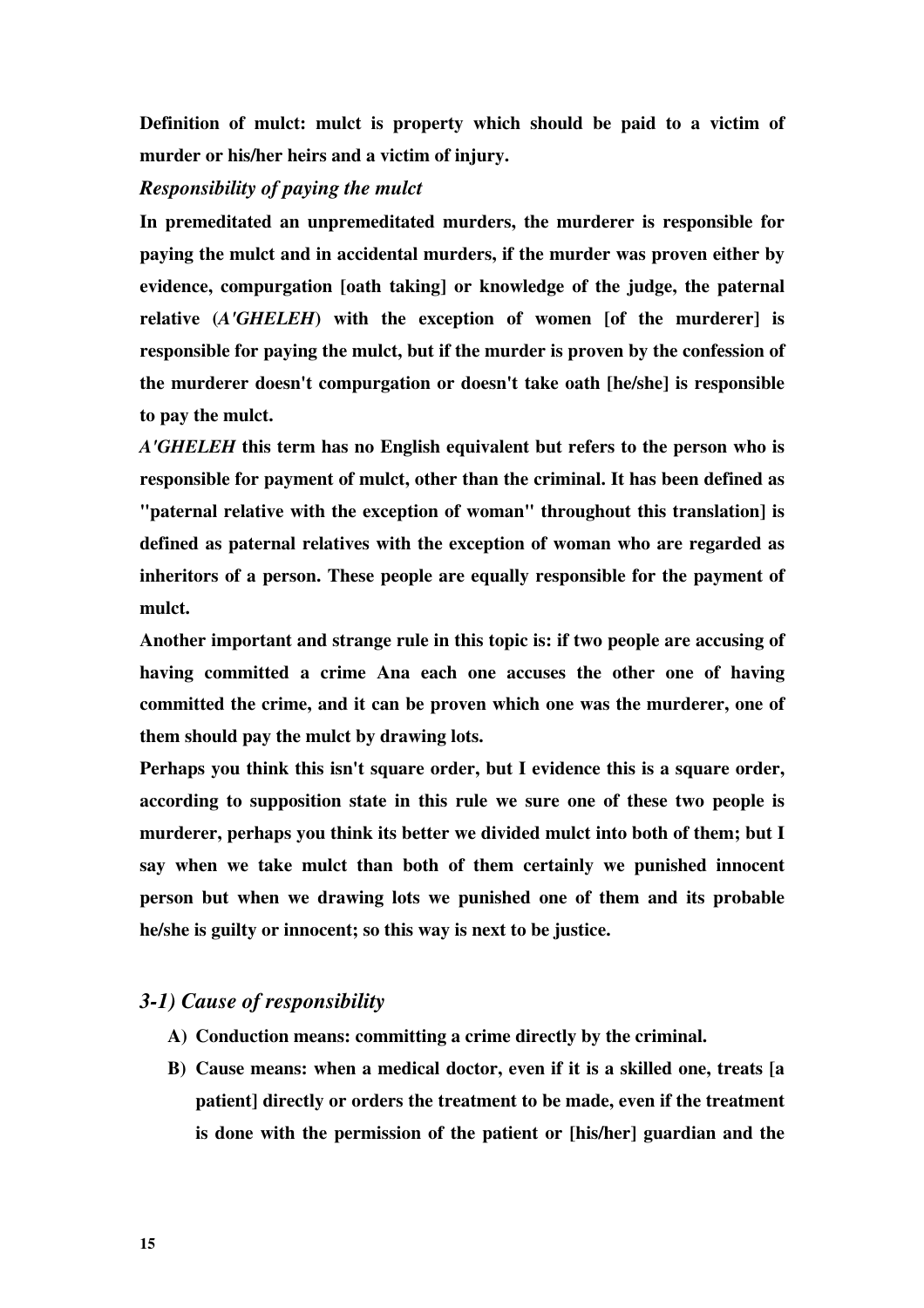**treatment result in loss of life or causes a defect, that medical doctor is responsible and hence should pay for the damage.** 

**Important note is: any crimes causing complete or partial loss of mind don't result in retaliation and always punished by mulct.** 

**The amount of mulct for loss sense is determine by legislator but the amount of mulct for loss of sense of taste is decided by judge, that called "***A'RSH***".** 

**If some one shoots bullet or things similar it to men he/she must pay ~ 3600 us dollar as mulct (2007/6/25) but if he/she shoots to woman his/her punishment determine with judge (***A'RSH***); really this one hasn't any reason and certainly against humanity.** 

## *Mulct for abortion*

**When embryo hasn't soul apply equally to male and female embryo in amount of mulct but when the embryo has soul and the embryo is a boy, full mulct applies; if the embryo has a soul and the embryo is a girl, half mulct applies and if the sex of the soiled embryo isn't clear, three quarters of mulct applies.** 

## *4) TA'ZIRAT*

*TA'ZIR* **is a punishment that its degree and type is not been specified in the**  *SHARI'A* **and it is up to the decision of the judge.** *TA'ZIR* **can be in the form of imprisonment, fines, or flogging (it should be less than** *HADD***).** 

**Articles 498 up to 729 are about** *TA'ZIR***; it does contain 29 chapters:** 

**1: Crimes against National Security. 2: Insulting the Religious Sanctities or State Officials. 3: Insulting or Attempting at Foreign State Officials. 4: Producing False Money. 5: Forgery and Fraud. 6: Breaking Official Stamps. 7: Escaping from Prison. 8: Usurpation. 9: Damaging Historical Properties. 10: Wrongdoing of State Officials. 11: Usury and Bribery. 12: refuse to do legal duty. 13: Disobedience of State Officials. 14: Attacks on State Officials. 15: Personal Insults. 16: Compliance in a Crime. 17: Offenses against people and children. 18: Offenses against Public Moral. 19: Offenses against Family Duties. 20: Lying under oath. 21: Theft. 22: Threatening.** 

 **23: Bankruptcy. 24: Violation of Consignment. 25: Incineration and Damaging Properties or Animal. 26: Violating real estates and other properties. 27: Libels**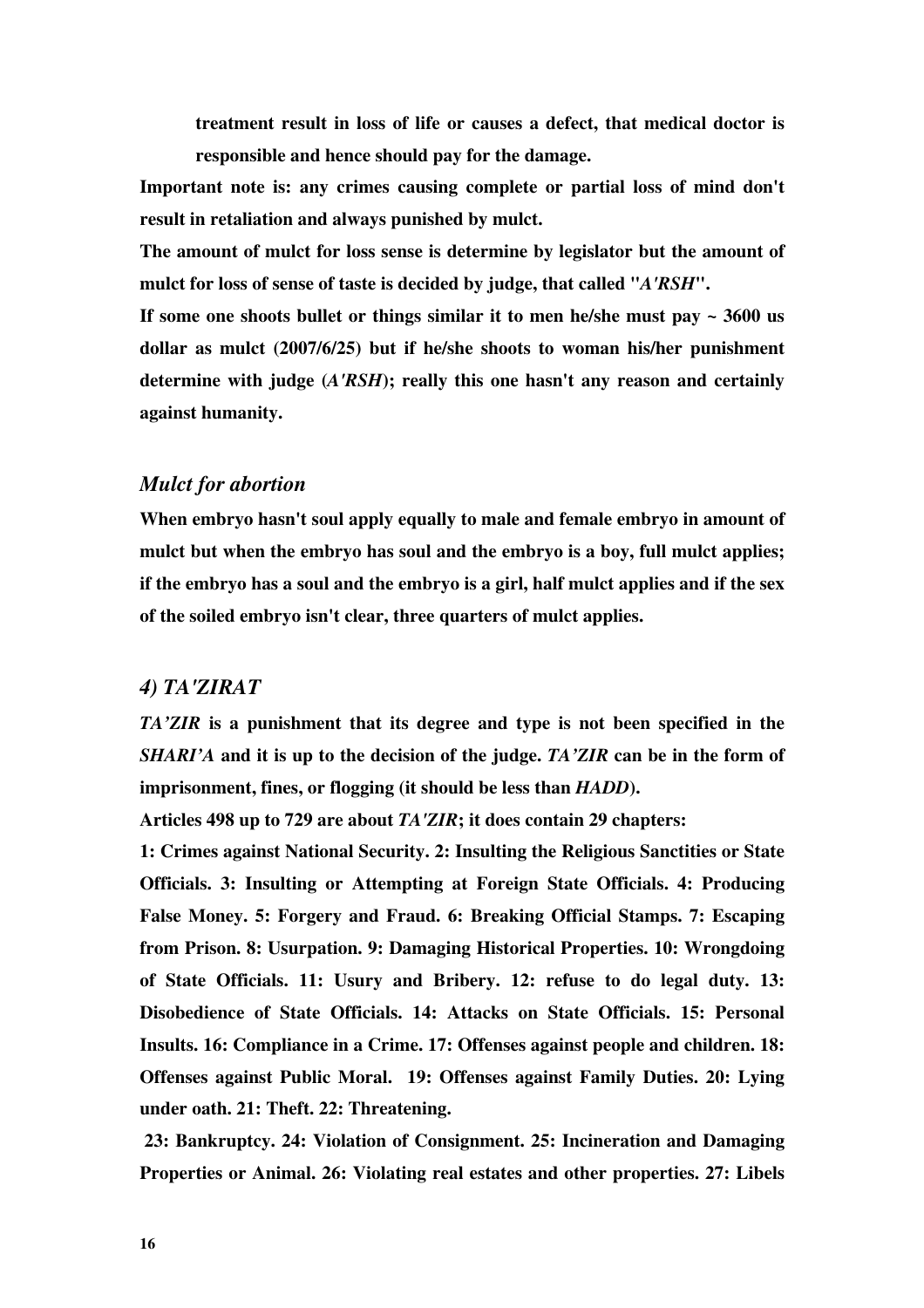**and Revilements .28: Intoxication, Gambling, and Vandalism. 29: Violating Traffic Rules** 

## *5) Deterrent punishment*

**Deterrent punishment is a punishment that is imposed by the government in order to maintain the public order. It can be in the form of imprisonment, fines, or flogging (it should be less than** *HADD***). This means reign orders that issue from government and most of them don't have** *SHARI'A* **roots.** 

## *Conclusion*

**I talk about most important crimes and punishment in Iranian penal system and explain Iranian criminal policy about punishment and now I think after read this article, peoples that they don't have any information about status of Iranian criminal system, have enough knowledge about Iranian Islamic penal code, punishment and etc; and they find answer of questions that I state in introduction of this article, so with this information they can compare the condition of Iranian criminal system with their penal system. I focus on useful and practical rules; also I stated reason of the Islamic rules and punishment.**